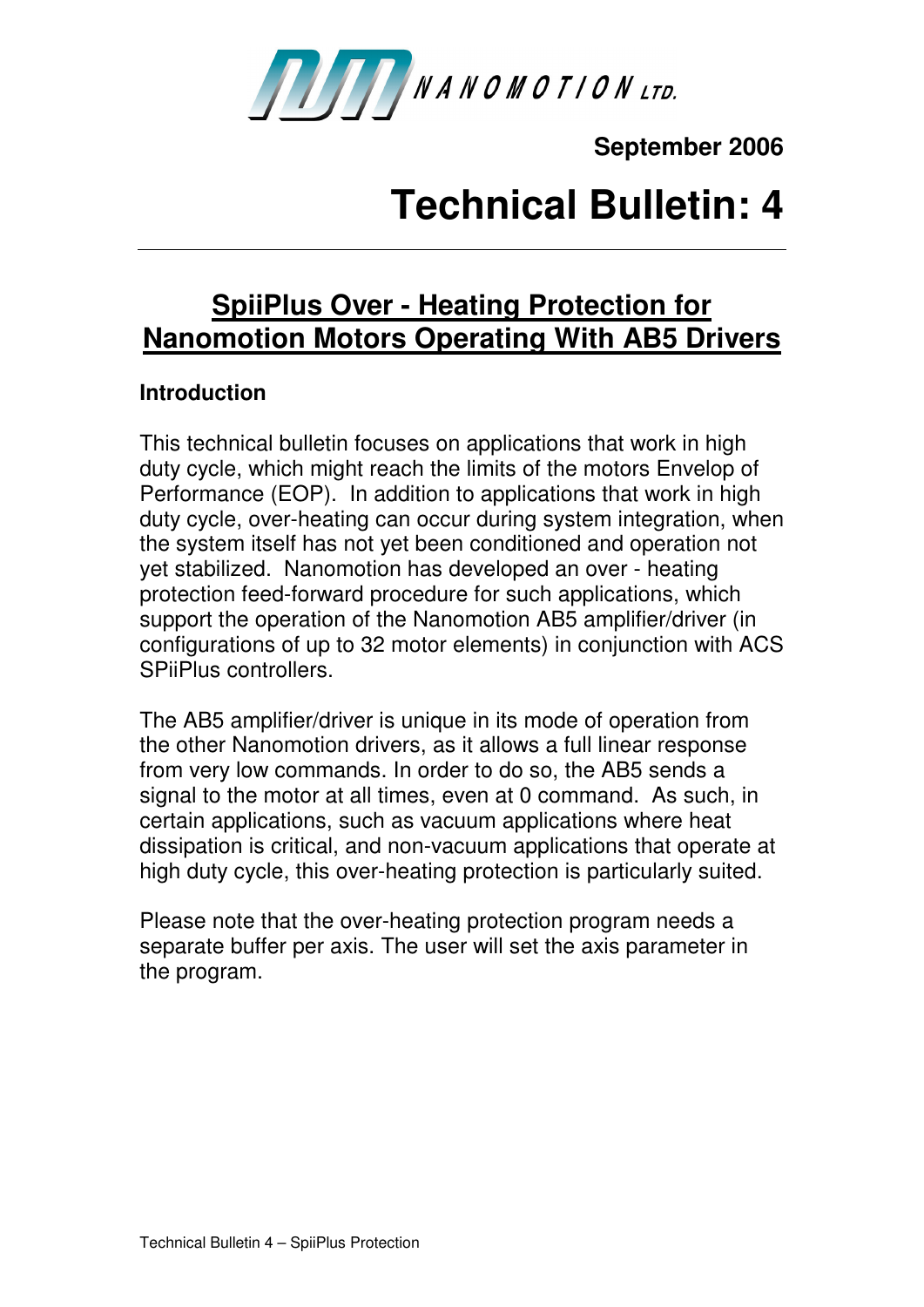

## **Method of Operation**

The following steps outline the method in which to implement the SPiiPlus over-heating protection feature for AB5 drivers:

- 1. How to use the application program within the SpiiPlus program:
	- Open the SPiiPlus MMI window
	- Use the Application Loader and browse for application file **AB5\_EOP\_Protection**
	- The application contains two buffers, 5 and 6, and two arrays COMMAND\_DT and COMMAND\_DTV
	- Find two empty buffers and download the application.
	- Buffer 5 is set to the X- Axis for AB5 for all HR motor configurations (except HR32), for a default temperature of 25°C ambient – free air-cooling (the temperature should be set to suit your applications specifications)
	- Buffer 6 is set to A- Axis for AB5 for HR32 for 40°C ambient temperature – in vacuum chambers.
	- Open the buffers and set these parameters **axis, AMBIENT\_TEMP**, **HR32\_FACTOR** ,**Vacum\_sw** to the right axis combinations.
	- If there are more than two axes in the system, copy buffer 5 or 6 to an empty buffer and set for the right combination.
	- Execute all the AB5 buffers. Each buffer will stay "green" all the time and will protect the motor. The SpiiPlus RMS protection is cancelled by the buffer.
	- For terminal reporting for one of the global parameters perform the terminal command "?global parameter" for example motor temperature in X axis ? MOTOR\_TEMP(0)
	- Please see below scope record.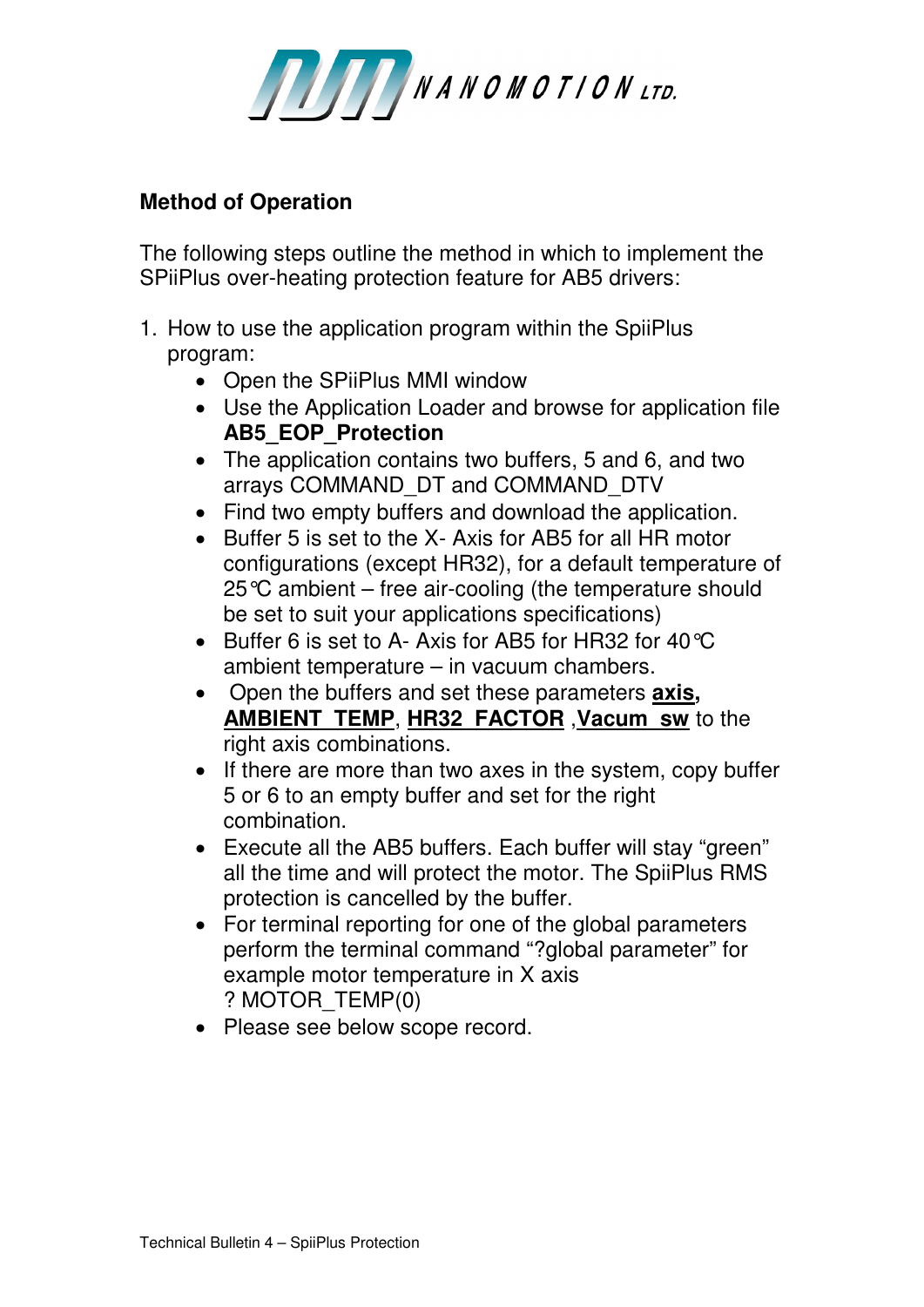



Open loop 10 Volts command free air cooling ambient temperature 25° C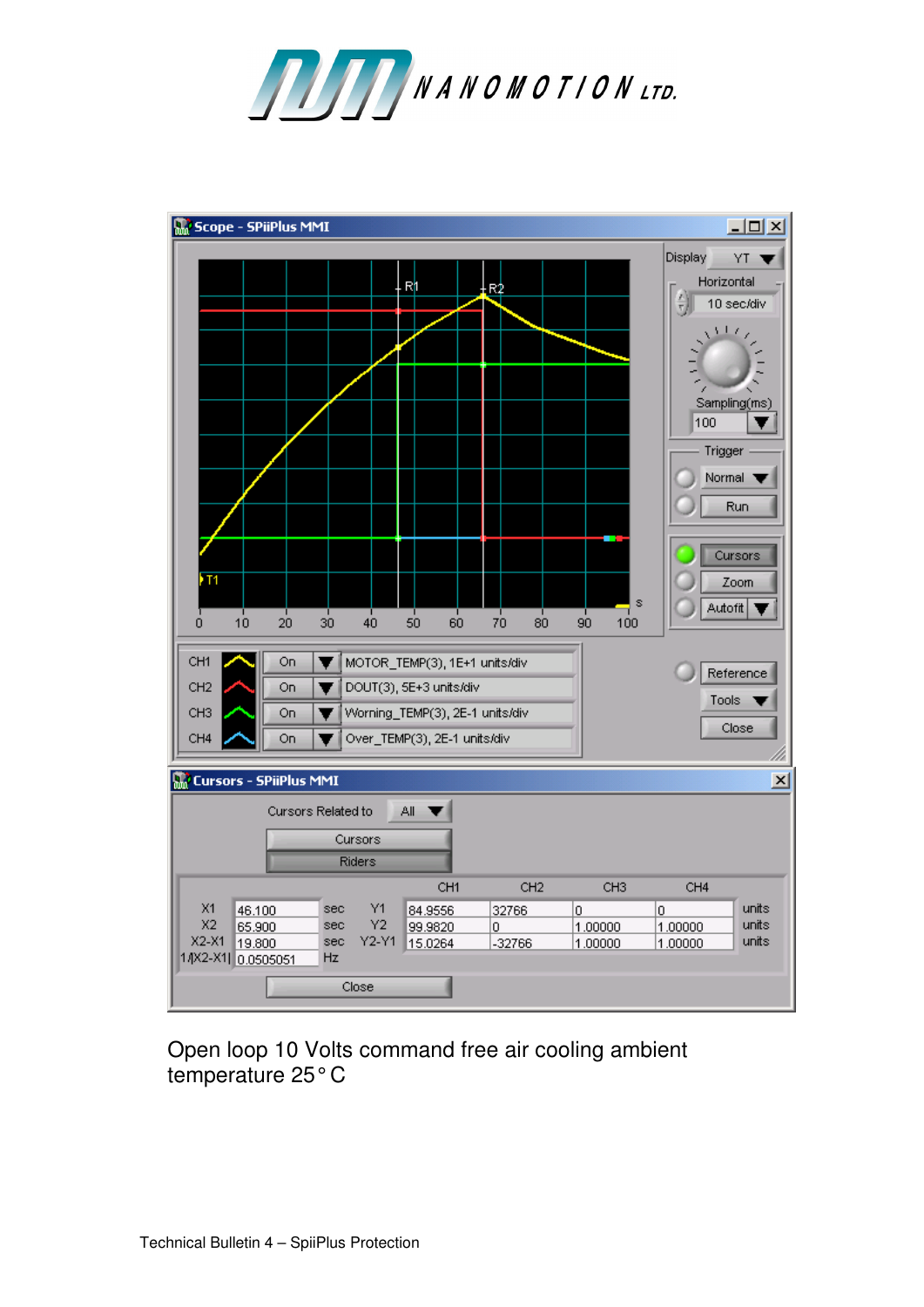



HR motor open loop 9 Volts command free air cooling ambient temperature 25°C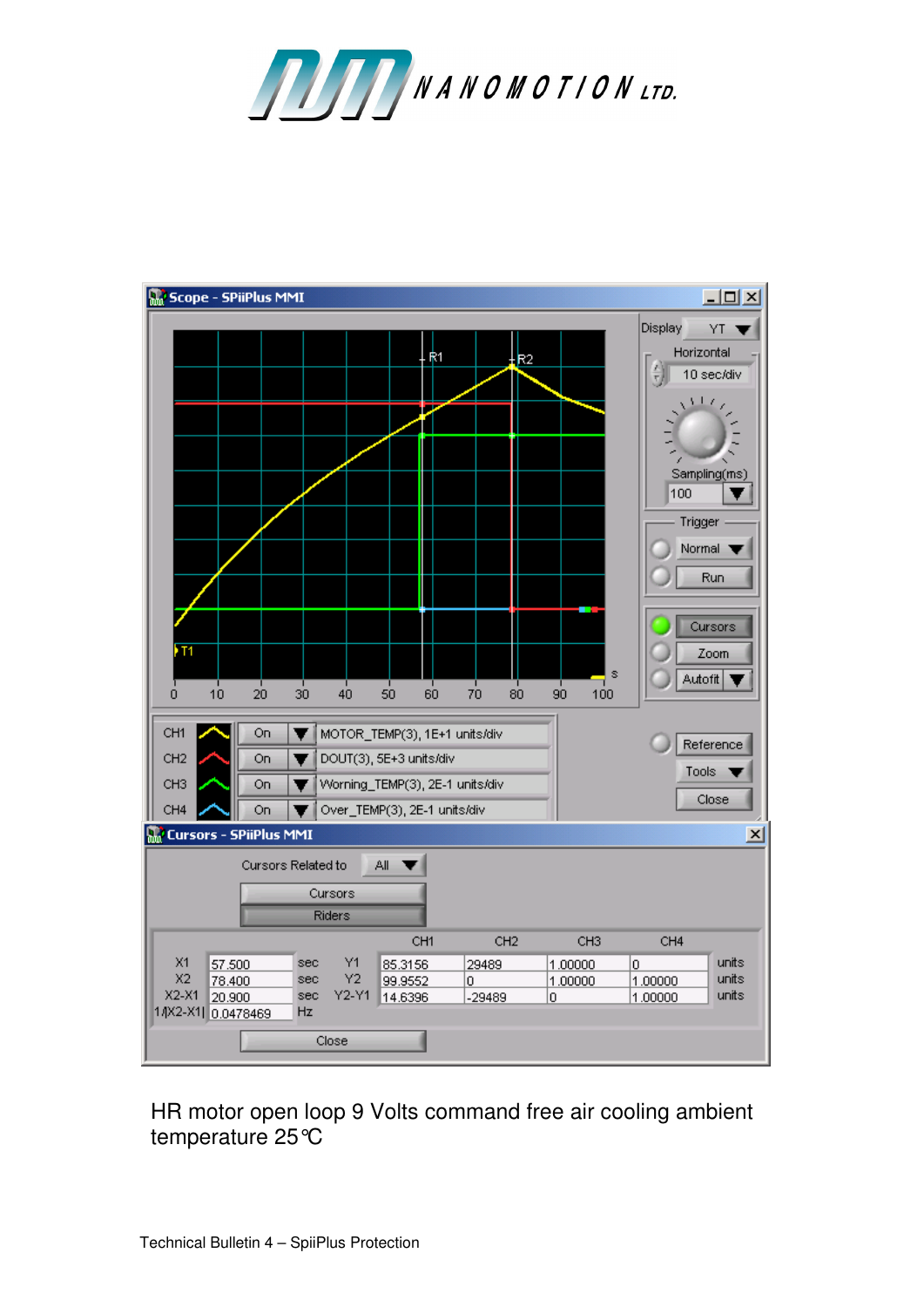

HR32 motor open loop 10 Volts command vacuum chamber ambient temperature 25°C